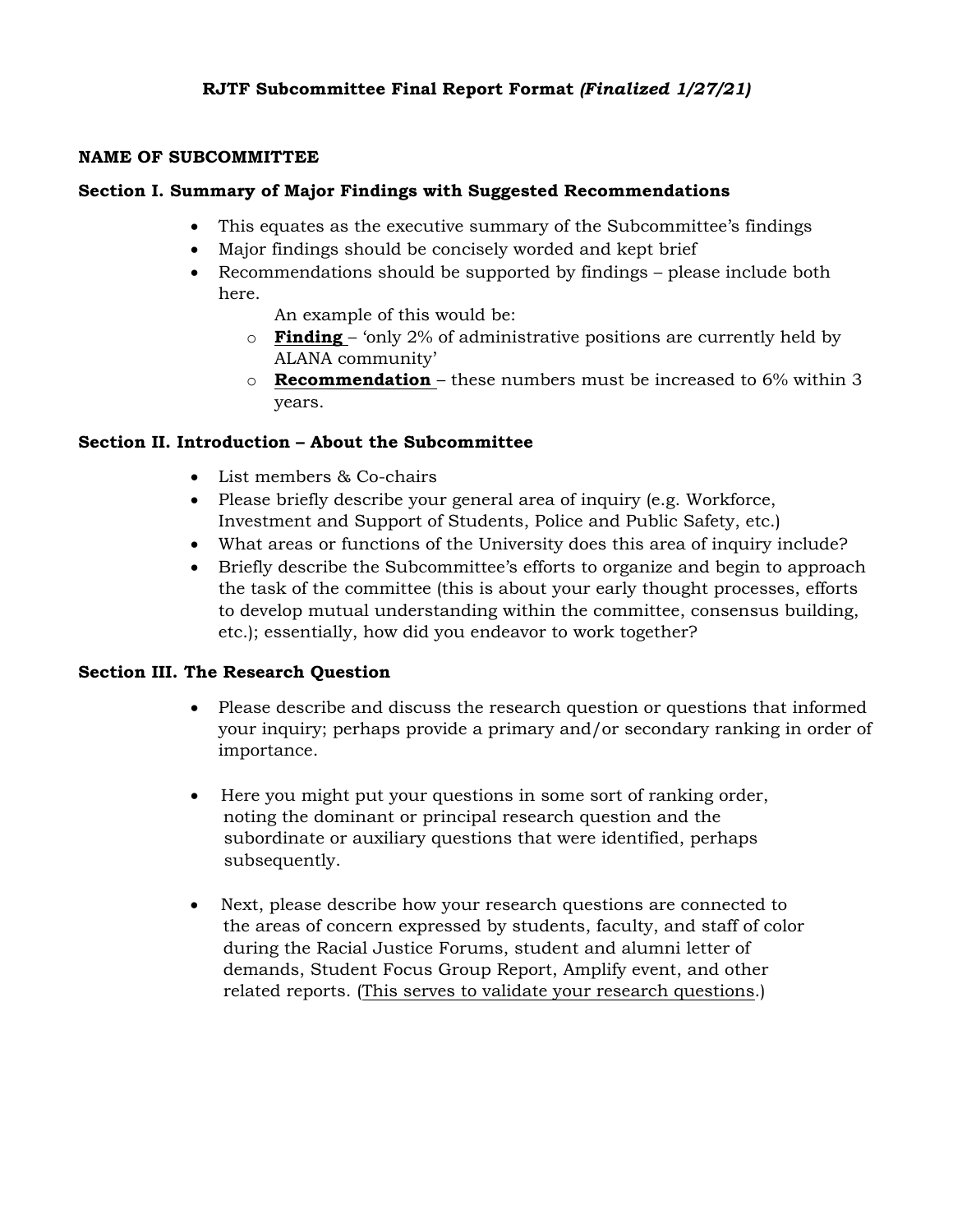#### **Section IV. Methods**

- Please describe the methods adopted by the Subcommittee to explore the research question(s) and discuss why those methods were optimum, meaning the best option available. [Classic social science research methods include experiments, survey research, field research, interviews or focus groups, analyzing existing statistics, evaluation research, etc.]
- Please discuss what data were necessary for the Subcommittee's work and whether the needed data existed or had to be created.
- Include challenges encountered in obtaining the data and whether or how the issues were resolved. This is helpful information that could assist in creating new data streams that currently don't exist.
- Please discuss specifics of data sought and received. You might identify your data from the following categories:
	- (1) Existing data
	- (2) Created data
	- (3) Surveys
		- a) Please describe your survey.
		- b) What was its objective?
		- c) How successful was its implementation? (Number emailed, number returned completed, % responses that were useful).
	- (4) Interviews
		- a) Please briefly describe the nature and/or purpose of the interviews.
		- b) Nature of the interview structure (open-ended or closed-ended questions).
		- c) How many were requested and how many were completed?
- Please address the relevance of anonymity and confidentiality issues regarding your data solicitation processes.
- You can address or indicate the necessity for IRB review if applicable.

### **Section V. Findings**

- Please discuss how the Subcommittee worked together to understand the data and determine what is well substantiated by the evidence accumulated.
- Please describe the findings determined by the Subcommittee's analysis. Findings are the outcomes of your research and are based on empirical evidence rather than opinion. Essentially describe what the data tell us.